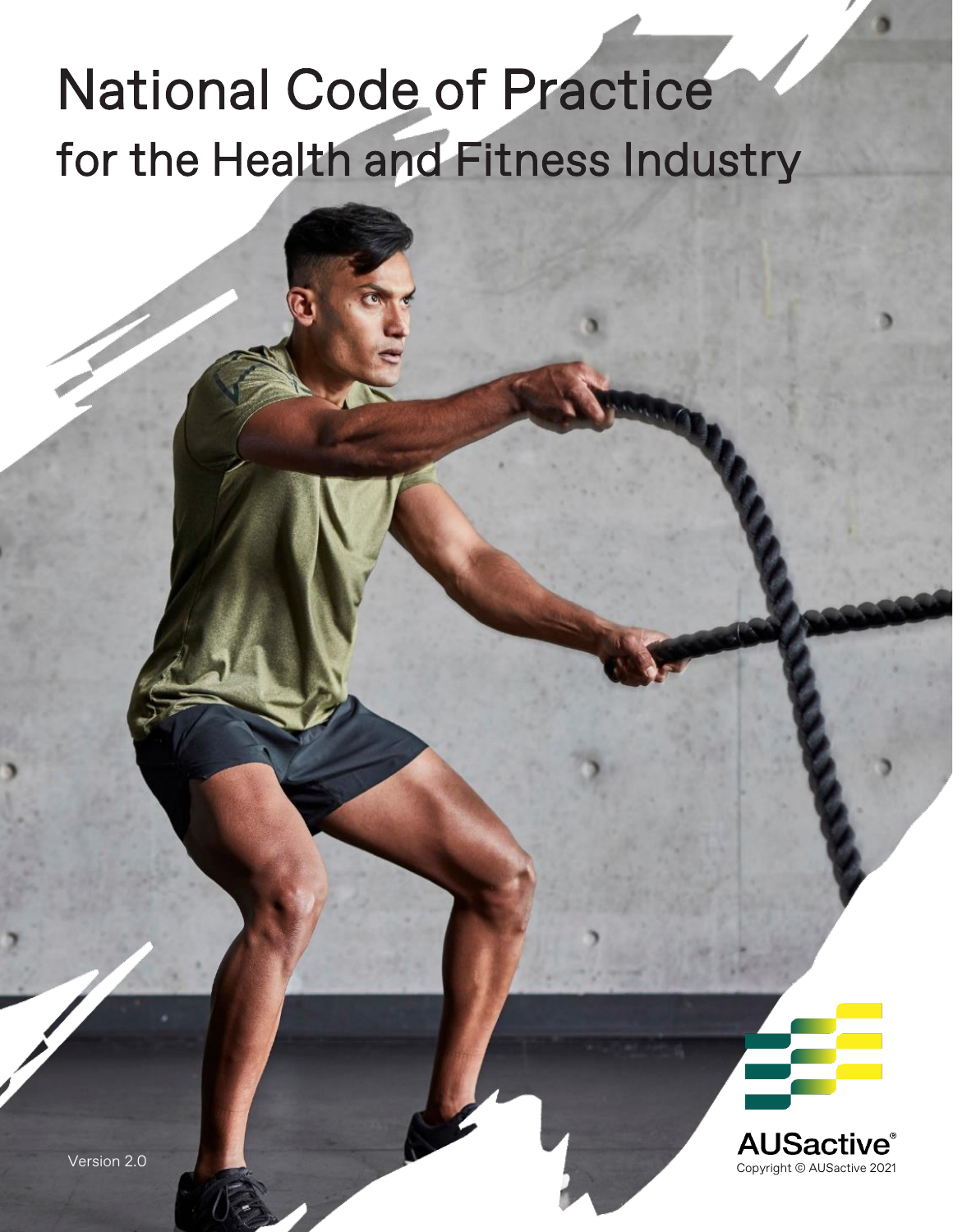| <b>CONTENTS</b>                   |    |
|-----------------------------------|----|
| Preamble                          | 03 |
| Objectives                        | 04 |
| Application of the Code           | 04 |
| <b>Definitions</b>                | 05 |
| <b>Standard Business Practice</b> | O7 |
|                                   |    |

| <b>Consumer Agreements</b> |  |
|----------------------------|--|
|----------------------------|--|

| Terminating a Consumer Agreement | 15 |
|----------------------------------|----|
|                                  |    |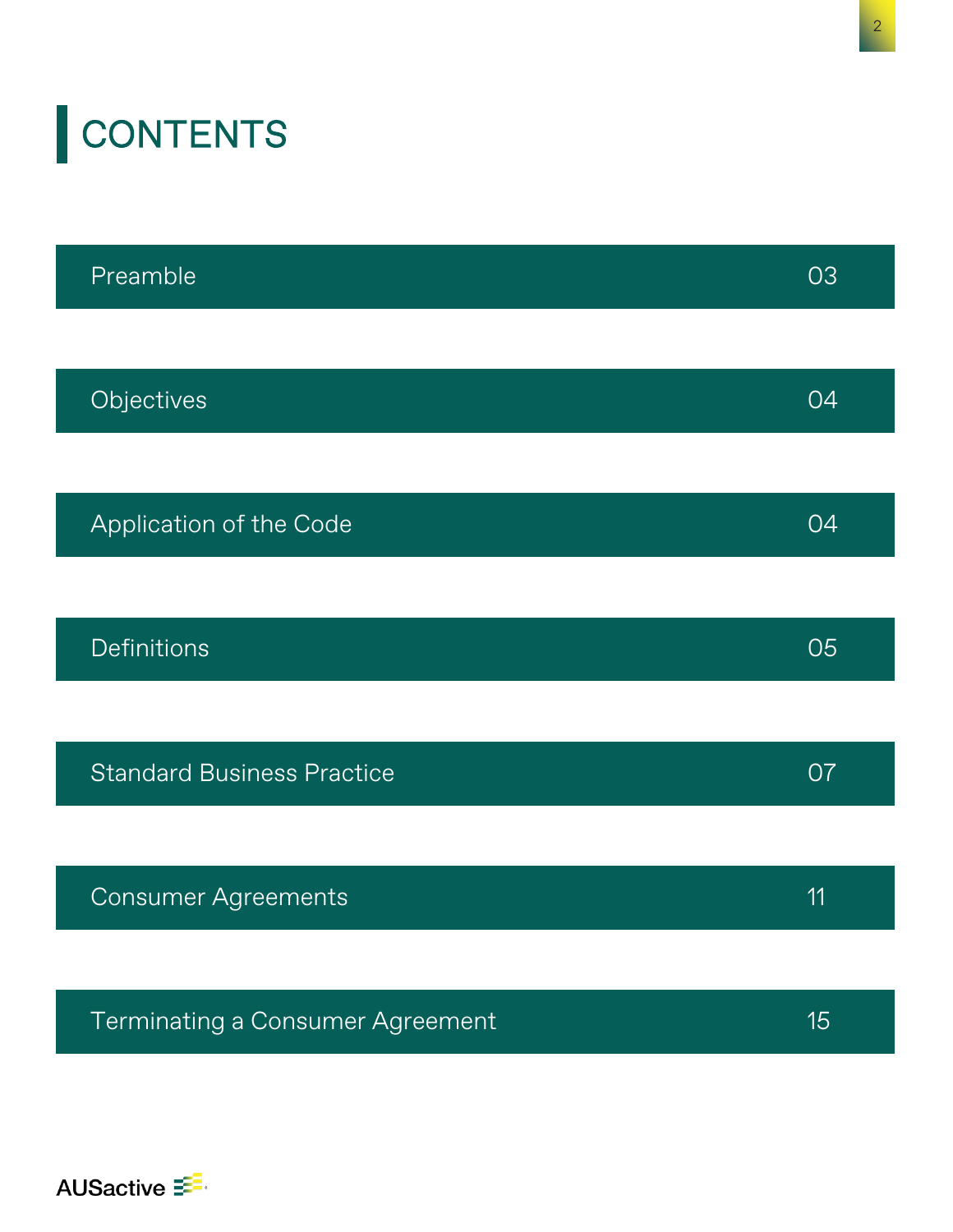### <span id="page-2-0"></span>Preamble

AUSactive is the peak health and fitness industry association representing over 20,000 AUSactive professionals and 3,500 businesses. We exist to empower the industry to engage more Australians in quality health and fitness services.

Our vision is for more Australians to adopt a healthy, active lifestyle. We do this through proactive leadership, engagement, and service excellence. We're here to professionalise exercise.

In pursuit of a professional and accountable health and fitness industry, AUSactive has updated the National Fitness Industry Code of Practice (2021).

Designed for operators in the health and fitness industry, the purpose of the Code is to promote appropriate standards of trading, inspire consumer confidence and enable business operators to conduct services in a professional and ethical manner.

With the support of the Australian Health and Fitness Industry Standards Council and Law Squared, AUSactive took reference from State and Territory Codes of Practice, the Fitness Australia Business Principles and Guidance for Fitness Business Guide (2015), the current Australian Consumer Law and industry consultation to update the Code of Practice. This Code now represents the new standard of business operation in a contemporary Australian health and fitness industry.

Separated into three (3) distinct parts, the National Code of Practice clearly outlines guidance for Standard Business Practice, Consumer Agreements and Terminating a Consumer Agreement.

The Code offers clear guidance and principles that is intended to gel with legislative requirements for business operation.

This Code is administered by the board of AUSactive and while it is a voluntarily Code, it is expected that members of AUSactive will meet the standards set out within it.

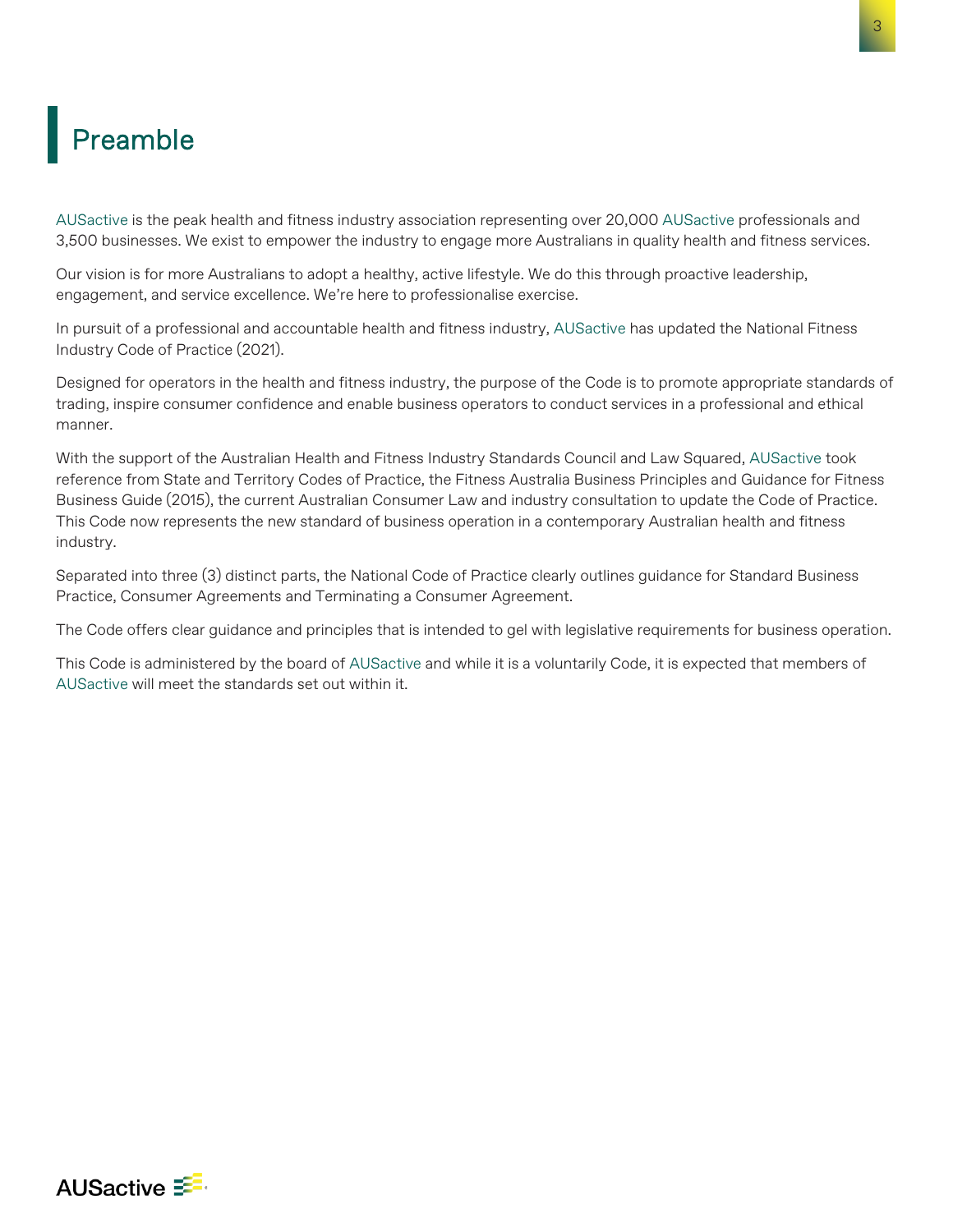## <span id="page-3-0"></span>1. Objectives

- 1.1 This Code has been developed for the health and fitness industry, to:
	- a) Promote appropriate standards of trading by health and fitness industry business operators.
	- b) Enable business operators in the health and fitness industry to provide and conduct services in an ethical and professional manner, with due care and skill, and with a view to better protecting the interests of consumers; and
	- c) Promote consumer confidence in business services.

## 2. Application of the Code

- 2.1 This Code applies to suppliers of exercise, yoga and Pilates services in the health and fitness industry.
- 2.2 Nothing in this Code reduces or limits a supplier's obligation to comply with all applicable laws including, but not limited to, health legislation, work health and safety legislation, misuse of drugs legislation, trade practices and consumer protection legislation, anti-discrimination and equal opportunity legislation, all applicable child safety, anti-discrimination and occupational health and safety legislation, privacy legislation, and laws for the protection of workers' rights and entitlements. This Code and the recommendations and procedures are not legal advice and should not be relied on as such. The requirements set out in this Code are additional to the obligations imposed by applicable laws and conduct that complies with this Code will not necessarily ensure you comply with obligations imposed under applicable legislation or the common law.
- 2.3 Suppliers should obtain their own independent advice as to the legal obligations that apply to their particular circumstances.
- 2.4 Where there is any conflict or inconsistency between the Code and any Commonwealth, State or Territory legislation or regulation, that legislation or regulation shall prevail to the extent of the conflict or inconsistency.
- 2.5 AUSactive, its employees, officers and agents do not accept any liability for the results of any action taken in reliance upon, based on or in connection with this Code. To the extent legally possible, AUSactive and its employees, officers, and agents, disclaim all liability arising by reason of any errors and omissions contained in this Code.

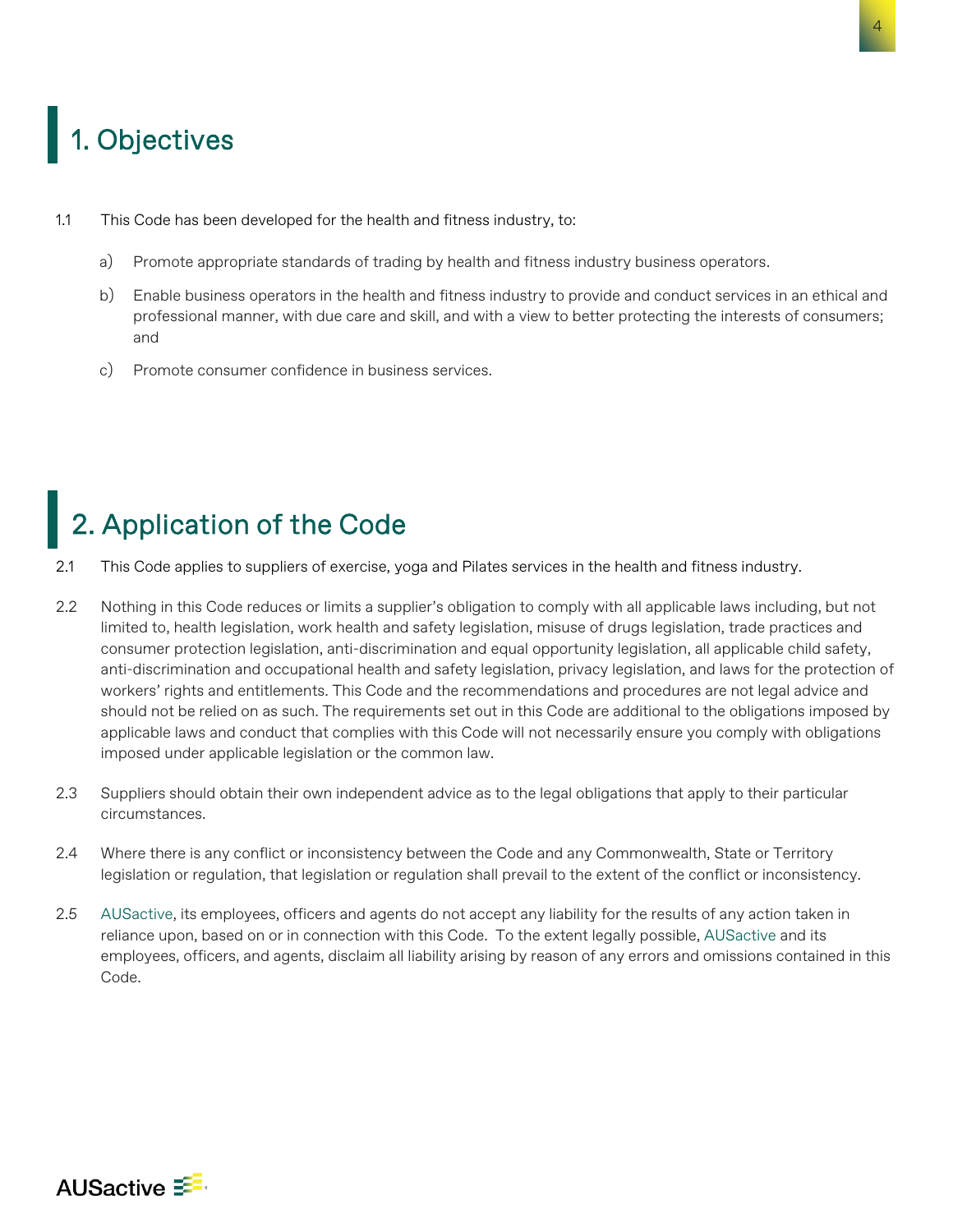### <span id="page-4-0"></span>3. Definitions

- 3.1 Administration Fee constitutes the reasonable cost for the Supplier to perform its obligations under the Consumer Agreement
- 3.2 AUSactive (we, us, our) means Fitness Australia Limited (ACN 131 422 403) trading as AUSactive and includes its heirs, estate, agents, representatives, officers, directors, successors, affiliates, subsidiaries and employees;
- 3.3 AUSactive Professional an individual who is registered on the AUSactive Register and has been deemed qualified by AUSactive to provide Health and Fitness Services
- 3.4 AUSactive Business an Australian business that offers goods and/or services in the Health and Fitness Industry and is registered or accredited with AUSactive
- 3.5 Casual Visitor a Consumer who has not entered into a Fixed Term Consumer Agreement with a Supplier and who accesses Health and Fitness Services on a casual basis
- 3.6 Code this National Health and Fitness Industry Code of Practice which is amended from time to time
- 3.7 Complaint an issue raised by a Consumer or Supplier that identifies that a Supplier has either breached, or possibly breached, this Code
- 3.8 Consumer means an individual or business who purchases goods and/or services from a Supplier
- 3.9 Consumer Agreement the agreement between a Supplier and a Consumer (other than a Casual Visitor) for the supply of Health and Fitness Services by the Supplier to the Consumer
- 3.10 Cooling-off Period the period during which a Consumer may terminate a Consumer Agreement
- 3.11 Corporation includes a company, body corporate (whether incorporated in this jurisdiction or elsewhere) and an unincorporated body that under the law of its place of origin, may sue or be sued, or may hold property in the name of its secretary or of an office holder of the body duly appointed for that purpose
- 3.12 Creche a service providing care or education for children of Consumers participating in a service at a Health and Fitness Facility
- 3.13 Fitness Facility or Health and Fitness Facility a multi-purpose or single-purpose facility or premises owned, leased or used by a Supplier for the purposes of delivering Health and Fitness Services
- 3.14 Fixed Term a Consumer Agreement for a fixed period of time
- 3.15 Health and Fitness Industry the collective of Suppliers and Consumers participating in the buying and selling of health and fitness goods and services including AUSactive Professionals and Businesses and excluding the medical industry
- 3.16 Health and Fitness Services or Services includes exercise evaluation, exercise consultations, use of exercise equipment, exercise services or programs whether it be in a group setting or individualised, supervised, or unsupervised, provided by a Supplier in any form or manner, including fitness, yoga, Pilates and online services. This excludes services supplied by the following:
	- a) a person registered under the relevant laws in the state or territory in the medical profession
	- b) a person registered under the relevant laws in the state or territory in the physiotherapy profession
	- c) a sporting club or organisation, for the playing of, or training for, a sport
	- d) an educational institution for exclusive use by staff or students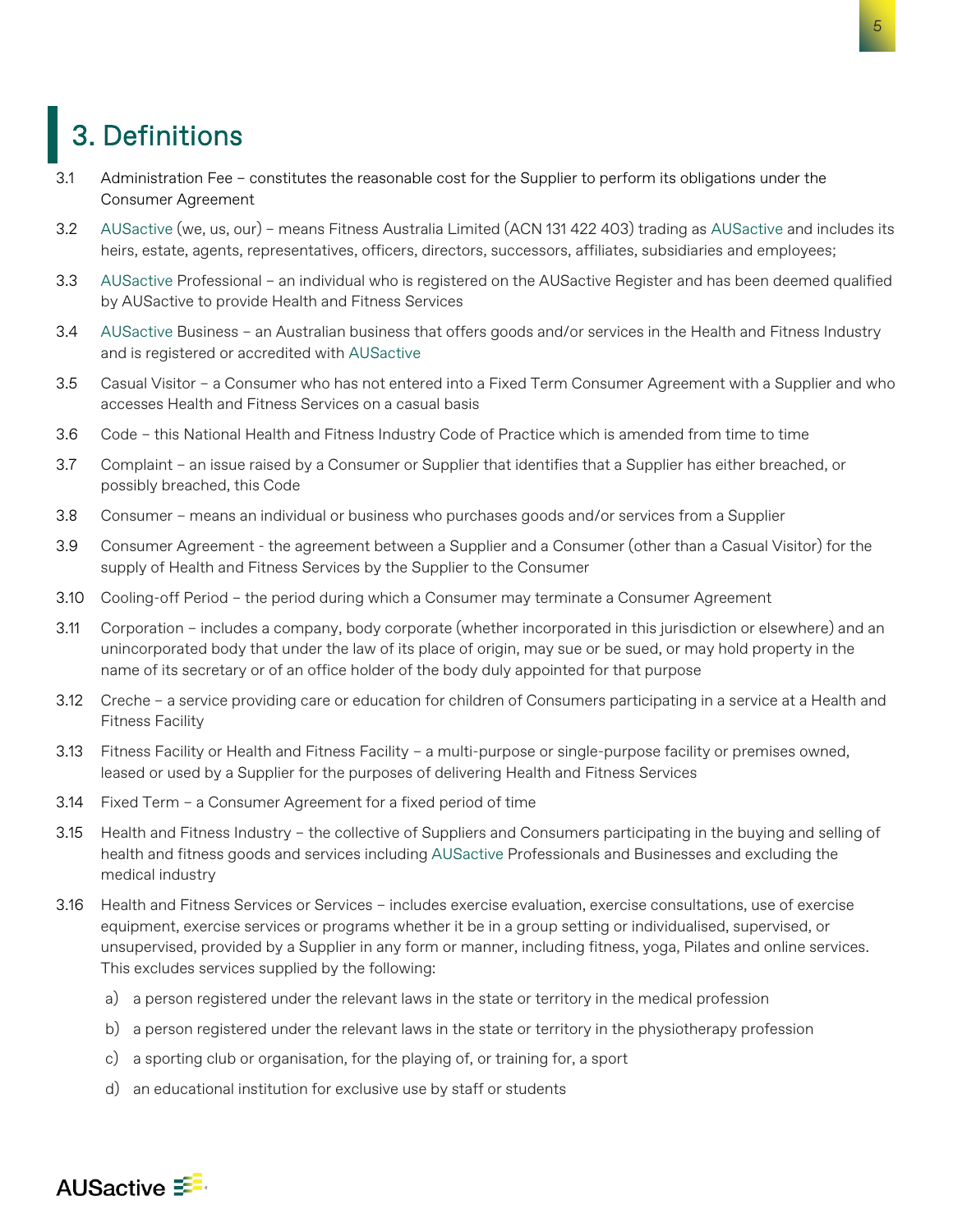- e) a person for the performance of, or training for, martial arts
- f) where no other fitness service is supplied the use of a spa, bath, sauna bath, swimming pool or similar facility
- g) a service at a Health and Fitness Facility is provided for the sole purpose of medical rehabilitation; or
- h) the hire of a court or other facility for the playing of sport.
- 3.17 Health Practitioner a professional that includes medical, dental or nursing practitioners, as well as allied health professionals
- 3.18 Laws statute, ordinance, code or other law (including regulations) and other statutory instruments under it and consolidations, amendments, re-enactments or replacements of any of them in the relevant state or territory
- 3.19 Mechanically Sound equipment is fit for purpose, properly maintained, is in good working order and used in an appropriate manner
- 3.20 Ongoing Agreement a Consumer Agreement where payment is made periodically (weekly, fortnightly or monthly) in advance
- 3.21 Permanent sickness or physical incapacity of a Consumer means the Consumer is sick or physically incapacitated for the greater of:
	- a) the remainder of the term of the Consumer Agreement; or
	- b) 5 years
- 3.22 Permanent Personnel employees, agents, independent contractors and other persons that a Supplier permits to provide professional services at its facilities or under the Supplier's trade name, mark or banner
- 3.23 Pre-Exercise Questionnaire a tool that identifies those who may have medical conditions or symptoms associated with diseases which may indicate a Consumer's elevated risk of an adverse event during physical activity/exercise that is recognised and used by AUSactive or another recognised peak body in the Health and Fitness Industry
- 3.24 Pre-Paid Agreement a Consumer Agreement where payment is made upfront at commencement of the agreement for a fixed period
- 3.25 Supplier an exercise professional, body corporate, sole trader, independent contractor, partnership, trust, other entity or organisation that provides Health and Fitness Services to a Consumer
- 3.26 Termination Fee a fee directly associated with the financial loss incurred by the AUSactive Business as a result of a Consumer terminating the Consumer Agreement early

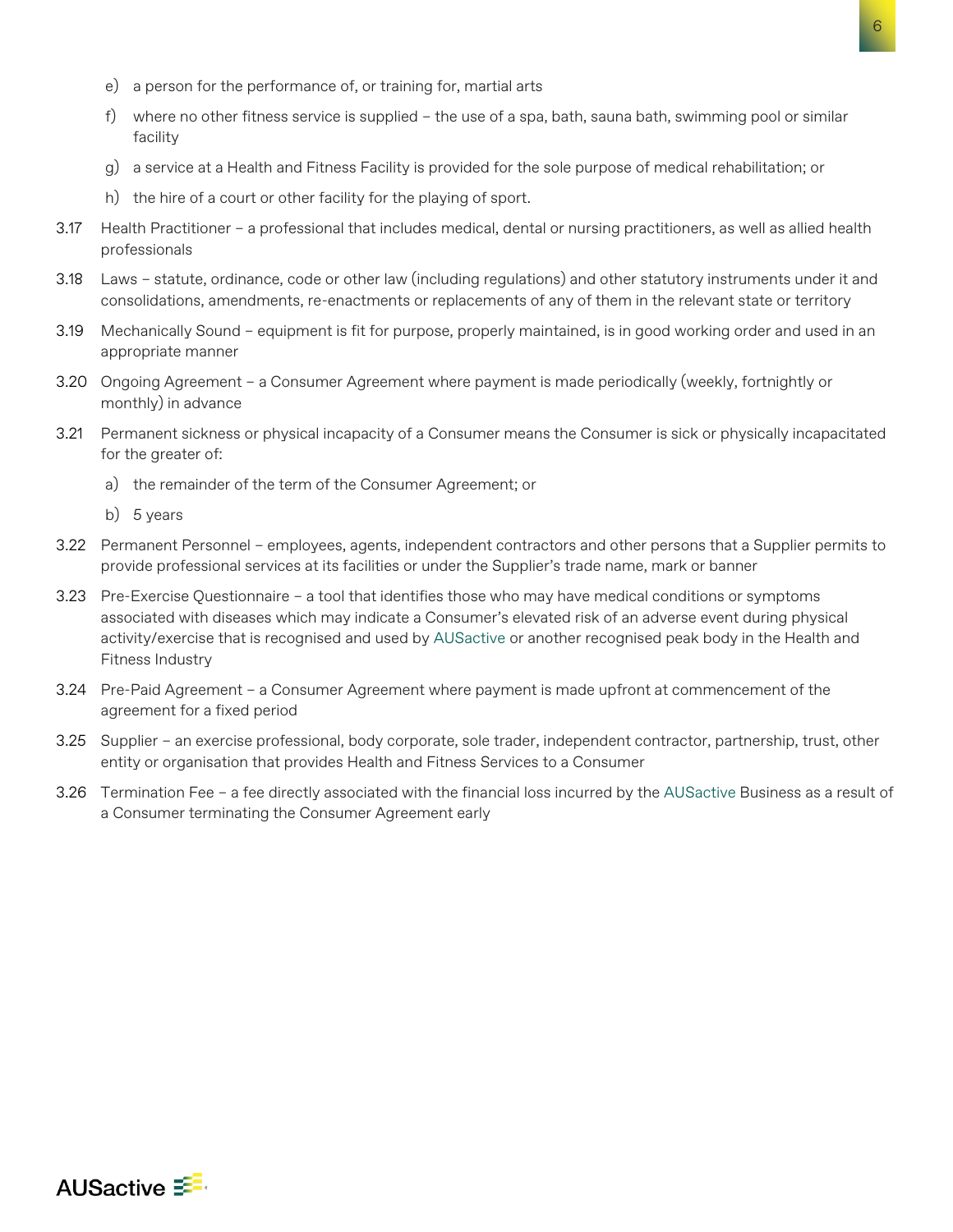### <span id="page-6-0"></span>4. Standard Business Practice

- 4.1 A Supplier must make this Code and its contents available to its Personnel, third party suppliers and Consumers
- 4.2 A Supplier acknowledges and agrees that AUSactive may publish a list of the AUSactive Businesses and Professionals that are subject to this Code and make this publication available to the public.

#### 4.3 Registration, qualification and representation

A Supplier must:

- a) maintain their membership with AUSactive
- b) not falsely claim to be a member of, or be endorsed by, an organisation or association
- c) ensure that each Personnel gaining experience to become a qualified professional is supervised by a person who is appropriately qualified and skilled.

#### 4.4 Registration Dealing with Personnel

A Supplier must:

- a) engage Personnel to provide Health and Fitness Services by entering into a written agreement with the Personnel on terms that:
	- i. are consistent with this Code; and
	- ii. clearly state in what capacity the Personnel is engaged or permitted to provide Services
- b) ensure that Personnel who provide a Health and/or Fitness Service are qualified to provide that service
- c) ensure that any Personnel who provide a Health and Fitness Service holds current registration with AUSactive
- d) for Personnel who are AUSactive Professionals, please refer to the Scope of Practice for AUSactive Professionals
- e) appropriately screen its Personnel and professionals or volunteers working with children under the age of 18 at the Health and Fitness Facility such as requiring such persons to hold a valid Working with Children Check and comply with any other child safety laws
- f) ensure that it employs or engages Personnel in accordance with the Fitness Industry Award(s), any enterprise bargaining agreement, the Fair Work Act 2009 (Cth) and any other workplace laws
- g) ensure that its independent contractors (if any) are legitimate contractors and have the adequate public liability insurance and/or professional indemnity insurance based on accepted industry standards; and
- h) ensure that its Personnel and any independent contractors do not do anything to cause the Supplier to breach this Code.

#### 4.5 Workplace Health and Safety Laws

A Supplier must comply with all applicable workplace health and safety laws.

#### 4.6 Equipment and Health and Fitness Facility

A Supplier must provide a safe, clean, and comfortable physical environment for Consumers and its Personnel. A Supplier must at a minimum:

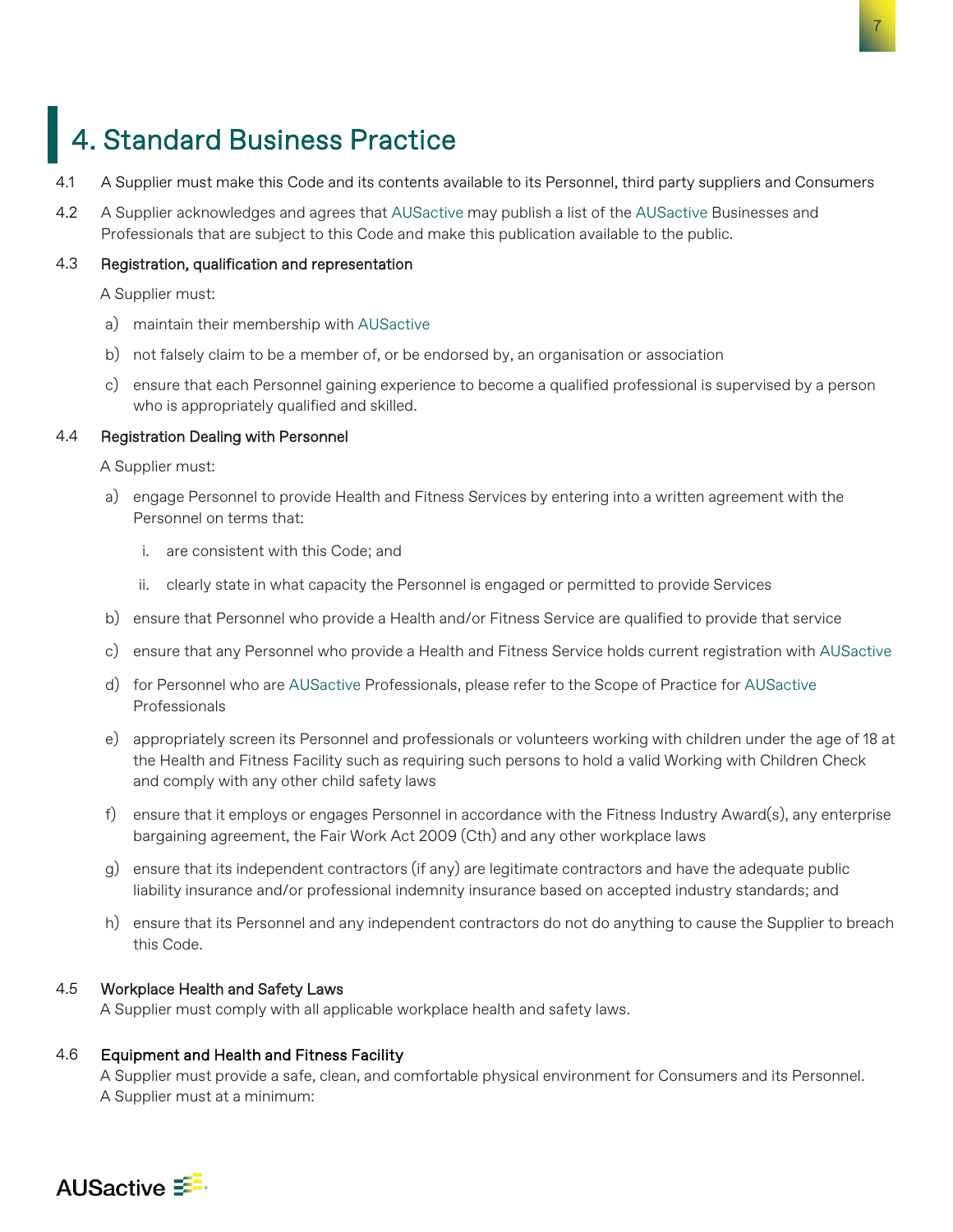- a) regularly conduct and document a risk assessment of facilities, services and equipment, which should be part of a comprehensive risk management program including an emergency plan and procedures
- b) unless paragraph 4.6(c) applies, ensure that there is available, at all times during which Health and Fitness Services are provided at a Health and Fitness Facility, appropriately qualified Personnel to supervise the provision of the Services
- c) in the event that a Supplier provides unsupervised Health and Fitness Services, adopt the following risk mitigation strategies, including but not limited to:
	- i. the use of electronic surveillance to monitor those parts of the Health and Fitness Facility where Consumers access the Services, including both entry and exit points, excluding change rooms and bathrooms. The surveillance system should include a safety alert system that has the capacity to be monitored by a third party who has the authority to alert emergency services
	- ii. provide panic alarms both fixed and mobile (on lanyards), freely accessible, marked and displayed prominently. The panic alarm should be monitored by the same third party who has access to the CCTV footage and has the authority to alert emergency services
	- iii. display clear signage of safety and emergency medical and panic response procedures at the Health and Fitness Facility which clearly marks the emergency contact details
	- iv. provide a functioning telephone that is kept in close proximity to the first aid kit
	- v. grant Consumers access to a single occupancy change room and bathroom facilities that contains a panic alarm; and
	- vi. ensure that CCTV footage is excluded from the single occupancy change room and bathroom facilities
- d) ensure that all wet areas are cleaned frequently and regularly in order to maintain a high standard of cleanliness and to comply with all relevant workplace health and safety legislation
- e) provide a fully equipped first-aid kit located in a prominent, easily accessible position, and ensure that all Personnel and Consumers are aware of its location for use in an emergency
- f) display the rules of the Health and Fitness Facility in a place where they will be visible to Consumers
- g) ensure all equipment:
	- i. conforms to relevant industry safety standards; and
	- ii. is Mechanically Sound, and is installed, maintained and operated in accordance with the manufacturer's written instructions and guidelines
- h) ensure that Personnel who advise Consumers on how to operate the equipment must themselves be adequately trained in the equipment's operation
	- i. ensure that all exercise areas contain adequate safe working space according to industry standards and guidelines, and that user numbers do not hinder the safe and effective use of the training equipment or exercise area.

4.7 Dealing with Personnel and Consumers A Supplier must:

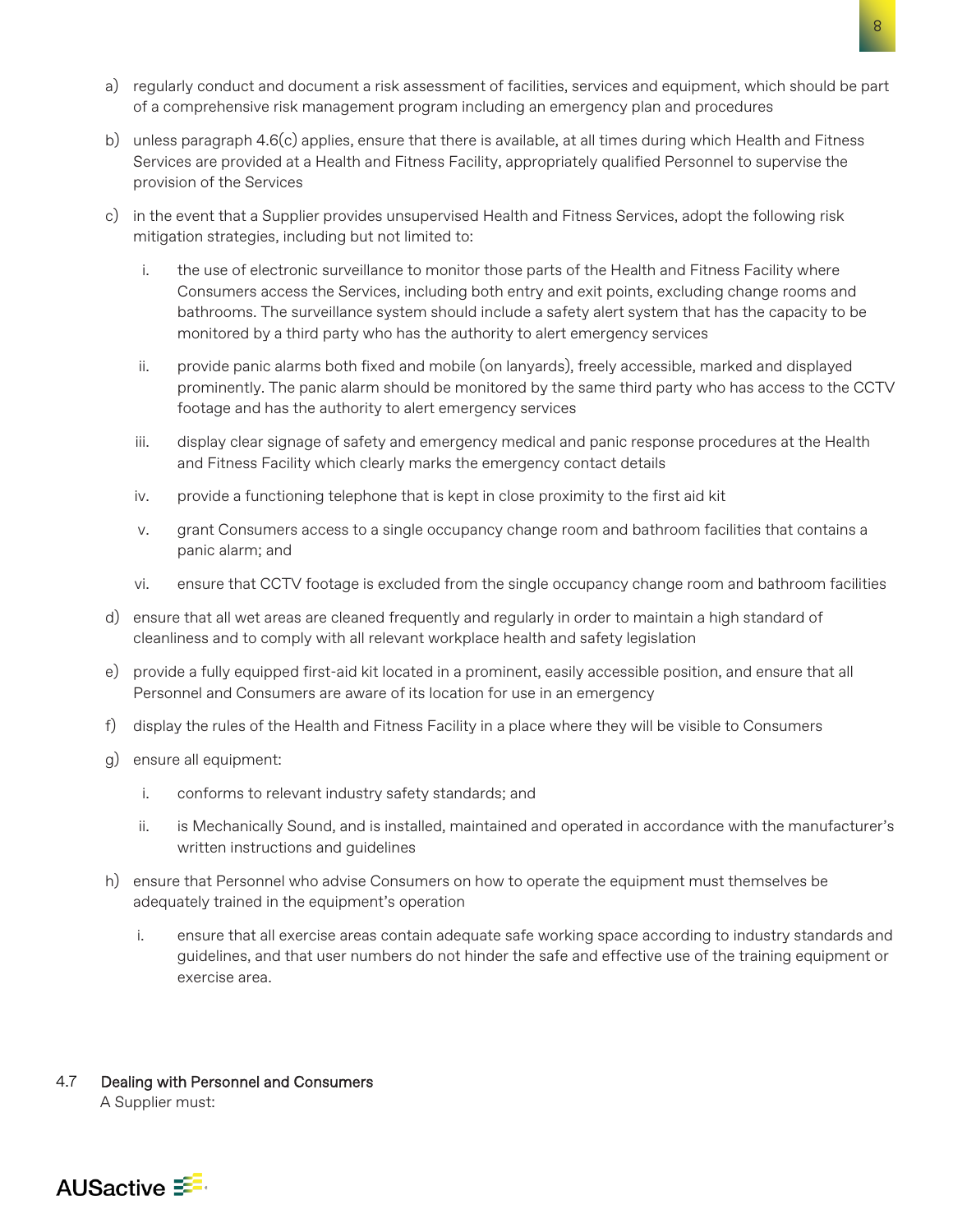- a) comply with the illicit drug laws and enforce a 'zero tolerance' drug and alcohol policy and procedure which must include the following:
	- i. provisions to prevent and sanction the use, possession, supply or distribution of illicit drugs or banned supplements (including, but not limited to, performance and image enhancing drugs or supplements) for its Consumers and Personnel; and
	- ii. ensure that its agreements with Personnel and Consumers permit the supplier to terminate the relevant agreement where there are reasonable grounds to suspect the use, possession, supply or distribution of illicit drugs or banned supplements (including, but not limited to, performance and image enhancing drugs or supplements) by the relevant Personnel or Consumer
- b) where a Consumer's answers to a Pre-Exercise Questionnaire indicate that the Consumer may be at risk from participating in the proposed Services, the Supplier must not supply that Service unless the Consumer:
	- i. provides evidence from; or
	- ii. states in writing

that he or she has received advice from an appropriate Health Practitioner to the effect that the Consumer is, in the opinion of the practitioner or health professional, not at risk from participating in the proposed Service

- c) where a Consumer provides evidence that he or she may be at risk from participating in a proposed Health and Fitness Service under clause 4.7 (b), a Supplier must not provide the proposed Service until an appropriately qualified person has provided advice to the Consumer in relation to an appropriate program; and
- d) where a Supplier permits personal trainers and other exercise professionals to use its Health and Fitness Facilities to provide Services directly to Consumers, the Supplier must clearly inform the Consumer that the contractual arrangement is between the Consumer and the personal trainer or other exercise professional, not the Supplier.

#### 4.8 Insurance

A Supplier must maintain adequate public liability insurance and professional indemnity insurance

#### 4.9 Privacy Laws

A Supplier must ensure that:

- a) all personal information is handled in accordance with the applicable privacy laws
- b) it obtains the necessary consents from Consumers and Personnel for AUSactive to collect personal information about the origins and causes of Complaints for the purpose of identifying systemic and recurring problems in the Health and Fitness Industry

#### 4.10 Confidentiality

A Supplier must not use, or disclose to another person, confidential information about a Consumer obtained under the Consumer Agreement, or by providing Health and Fitness Services to the Consumer, unless the information is otherwise lawfully used or disclosed

#### 4.11 Government Directives

- a) Suppliers shall be bound by any directive issued by the State or Commonwealth Governments (Government Directive) that applies to or, in connection with a Consumer Agreement and/or the delivery of Health and Fitness Services.
- b) Where a Government Directive impacts a Supplier's ability to provide Health and Fitness Services or perform its obligations under a Consumer Agreement, a Supplier may charge a reduced Membership Fee in return for providing access to online services.

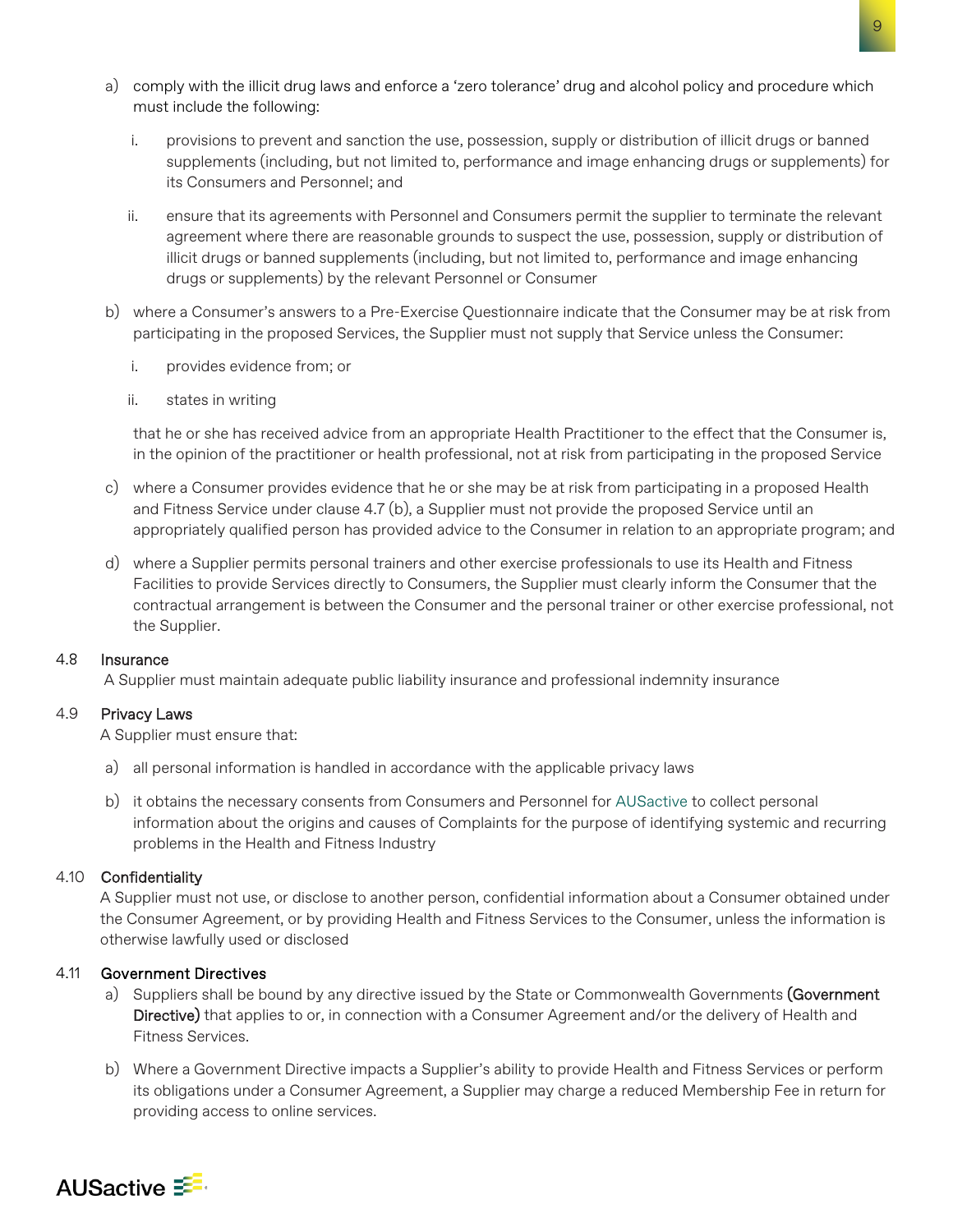#### 4.12 Childcare Laws

When a Supplier is operating a Crèche or child minding services, it must do so in accordance with the laws that govern the operation of the Crèche or child minding services, including all applicable Child Safety Legislation.

#### 4.13 Aquatic Facilities

A Supplier that offers aquatic services must:

- a) adhere to the Royal Life Saving Society Australia's Guidelines for Safe Pool Operations, which include:
	- i. General Pool Operations
	- ii. Technical Pool Operations
	- iii. First Aid
	- iv. Facility Design
	- v. Supervision
	- vi. Low Patronage Pools; and
	- vii. Programs
- b) for group activities in an aquatic environment, ensure that the aquatic instructor is appropriately qualified within industry standards to provide these services.

#### 4.14 Pre-requisites to providing Health and Fitness Services

Before a Supplier provides any Service to a Consumer, including Casual Visitors, it must:

- a) ensure that the Consumer completes a Pre-Exercise Questionnaire, and if required, this should be assessed by a suitably qualified professional, in relation to the Consumer's risk in participating in a Health and Fitness Service
- b) ensure that the Consumer is aware of and understands all disclaimers, and exclusion notices provided in accordance with Australian Consumer Law and all applicable corresponding state legislation, including Victorian and South Australian Fair-Trading Laws (if applicable); and
- c) Offer a suitable induction for the Consumer prior to the Consumer undertaking any physical activities in respect of the relevant Health and Fitness Services. This must include, but not be limited to, an emergency response policy and procedure and rules for safe use of equipment and amenities.

#### 4.15 Maintenance, repairs

A Supplier is entitled to withhold Health and Fitness Services for two weeks over a 12-month period to undertake maintenance, repairs or improvement to its Health and Fitness Facility.

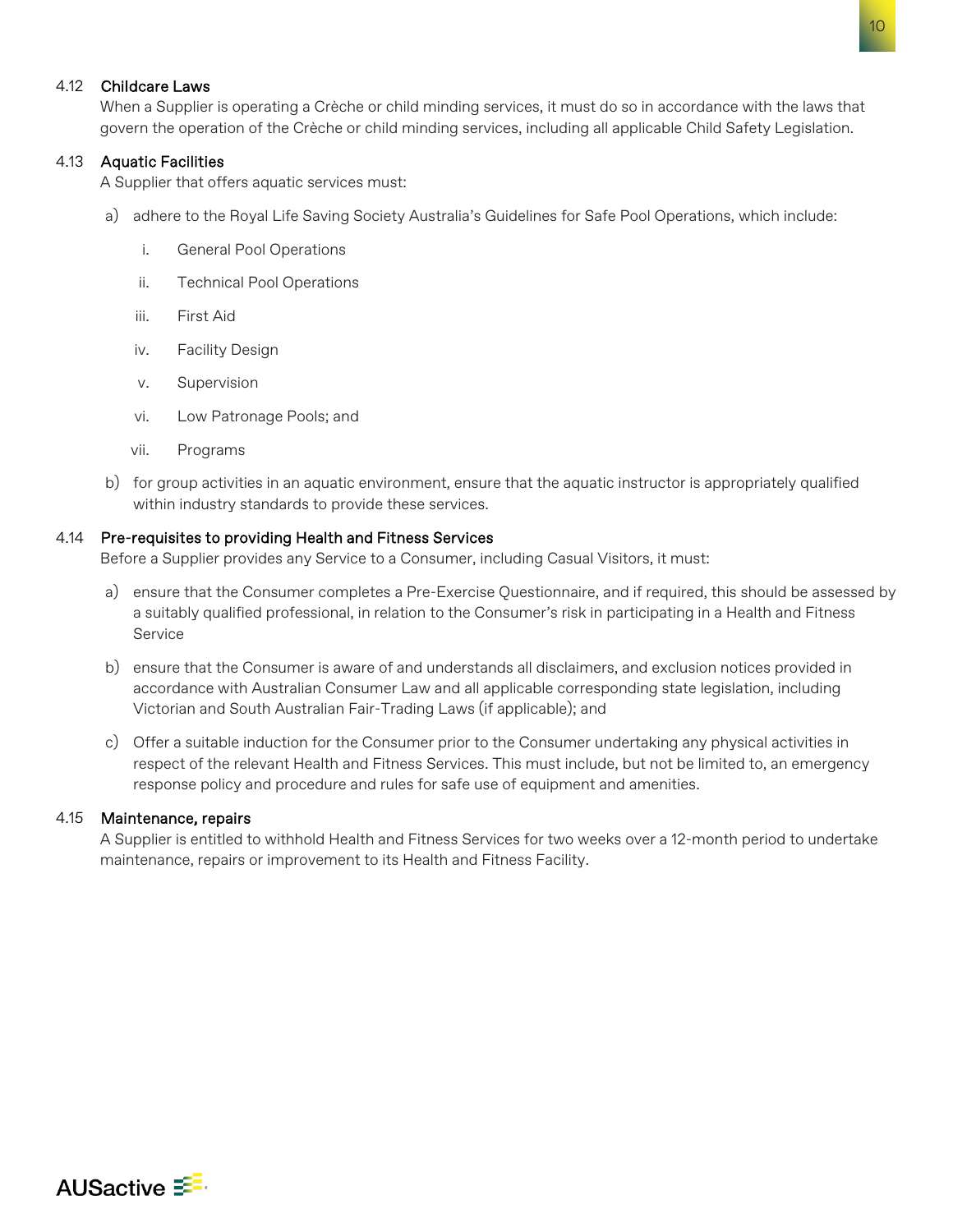### <span id="page-10-0"></span>5. Consumer Agreements

- 5.1 A Supplier must not enter into a Consumer Agreement unless the Agreement is in writing and signed by the Consumer and the Supplier (or a person authorised in writing to sign Consumer Agreements on behalf of the Supplier)
- 5.2 When entering into a Consumer Agreement with a Consumer under the age of 18, the Supplier must require a parent or guardian to sign the Consumer Agreement
- 5.3 Clauses 5.1 and 5.2 of the Consumer Agreement provide that the Agreement can be signed in electronic format provided that the Supplier:
	- a) uses a reliable method to verify the identity of the Consumer and the Consumer's intention to sign the Agreement electronically (such as require the Consumer to present their drivers' licence before participating in any Health and Fitness Service for the first time)
	- b) uses a reliable method to communicate to the Consumer that the Agreement can be signed electronically; and
	- c) obtains consent from the Consumer to sign the Agreement electronically.
- 5.4 A Supplier must not use deceptive, misleading, false or unfair advertising or marketing practices on any platform such as social media or online, which may include, but is not limited to, false or misleading representations concerning the price of goods or services, false representations that goods or services have benefits they do not have; false or misleading representations concerning the need for goods or services
- 5.5 A Supplier must ensure that sufficient information is available to enable a Consumer to make an informed decision in relation to the Supplier's business or the provision of the Supplier's Services, and in particular, must:
	- a) ensure that all promotional material is truthful, accurate and unambiguous
	- b) ensure that promotional material does not encourage unrealistic expectations about the level of results attainable or the facilities and equipment provided
	- c) not make false, misleading or deceptive comparisons with programs provided by competitors
	- d) allow prospective Consumers to inspect the Health and Fitness Facility without any obligations to purchase a membership from the Supplier
	- e) make available for perusal, or provide, a copy of this Code and any other codes that apply, and if asked by a Consumer, promptly tell the Consumer where to obtain a copy of these documents; and
	- f) ensure that its Personnel act in an ethical and professional manner and do not use unreasonable sales methods, high pressure selling techniques, harassment, or unconscionable conduct to sell its Services.
- 5.6 A Supplier must ensure that a Consumer Agreement, at a minimum:
	- a) sets out the name and address of the parties to the agreement including the Australian Business Number and Australian Company Number for Corporations
	- b) sets out the address of the Health and Fitness Facility at which the Services are to be supplied
	- c) sets out clearly and unambiguously the rights and responsibilities of the Supplier and the Consumer
	- d) discloses the full price of the Services being offered including, where applicable:
		- i. the joining fee
		- ii. the amount payable, frequency of payments and minimum term applicable to the agreement

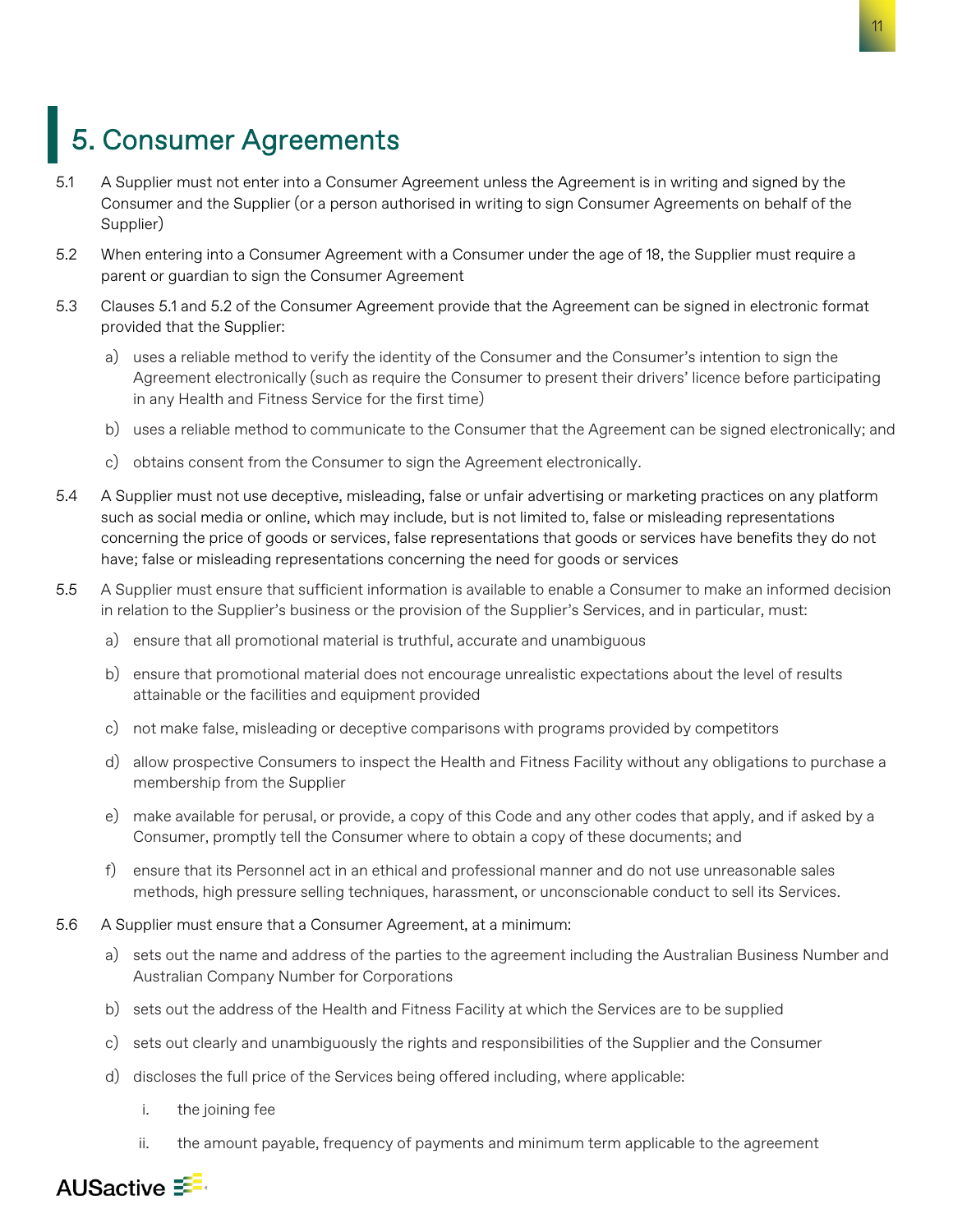- iii. the fee for each type of service, such as the fee for each exercise consultation or exercise program
- iv. the fee for a fitness assessment
- v. late payment, administration or other associated fees
- vi. any other fees payable, or that may be payable, under the Consumer Agreement
- vii. any Termination Fee that may apply and circumstances under which that fee is payable
- viii. when the Cooling-Off Period starts and when it ends
- ix. how the Consumer may terminate the Consumer Agreement
- x. the circumstances under which the Supplier may terminate the Consumer Agreement.
- e) where the Health and Fitness Services will be provided in Victoria or South Australia, set out the exclusion notice in accordance with Victorian and South Australian Fair Trading laws
- f) states that the Supplier is bound by this Code and that the Consumer can lodge a Complaint with AUSactive if the Supplier has or appears to have breached this Code; and
- g) requires the Consumer to:
	- i. carry out, as far as is reasonably practicable, his or her obligations under the Consumer Agreement
	- ii. abide by the rules of the Health and Fitness Facility
	- iii. follow any reasonable direction of any Personnel of the business
	- iv. inform the Supplier if the Consumer knows or has reasonable grounds to believe, that he or she may be at risk by participating in a particular activity, or if the Consumer's medical condition changes which may increase the risk of adverse events when exercising.
- 5.7 If a Supplier offers a Health and Fitness Service for free or discounted under a Consumer Agreement, each of the following must be disclosed in the written statement under clause 5.1 above:
	- a) the usual fee for the Service before the offer is made;
	- b) if the usual fee for the Service is increased before the offer is made—the increase in the fee; and
	- c) if the Service is decreased in quality or restricted in any way because of the offer —the decrease in quality of, or the restriction on, the Service.
- 5.8 A Supplier must not sell a Pre-Paid Agreement that has an expiry greater than 12 months from the date of purchase
- 5.9 A Supplier must not sell an **Ongoing Agreement** with a minimum term greater than 18 months
- 5.10 A Supplier must ensure that any Ongoing Agreement:
	- a) is structured to have a reasonable proportional relationship to any term or annual rate offered and will not be structured so as to discourage Consumers from selecting this option; and
	- b) clearly identifies any Fixed Term component of the Agreement and the Consumers obligation to pay under the Agreement including the following notice in bold 14pt type that must be signed and dated by the Consumer:

### I acknowledge that unless I provide written notice of termination of my membership prior to the end of the Fixed Term of my Ongoing Agreement, I will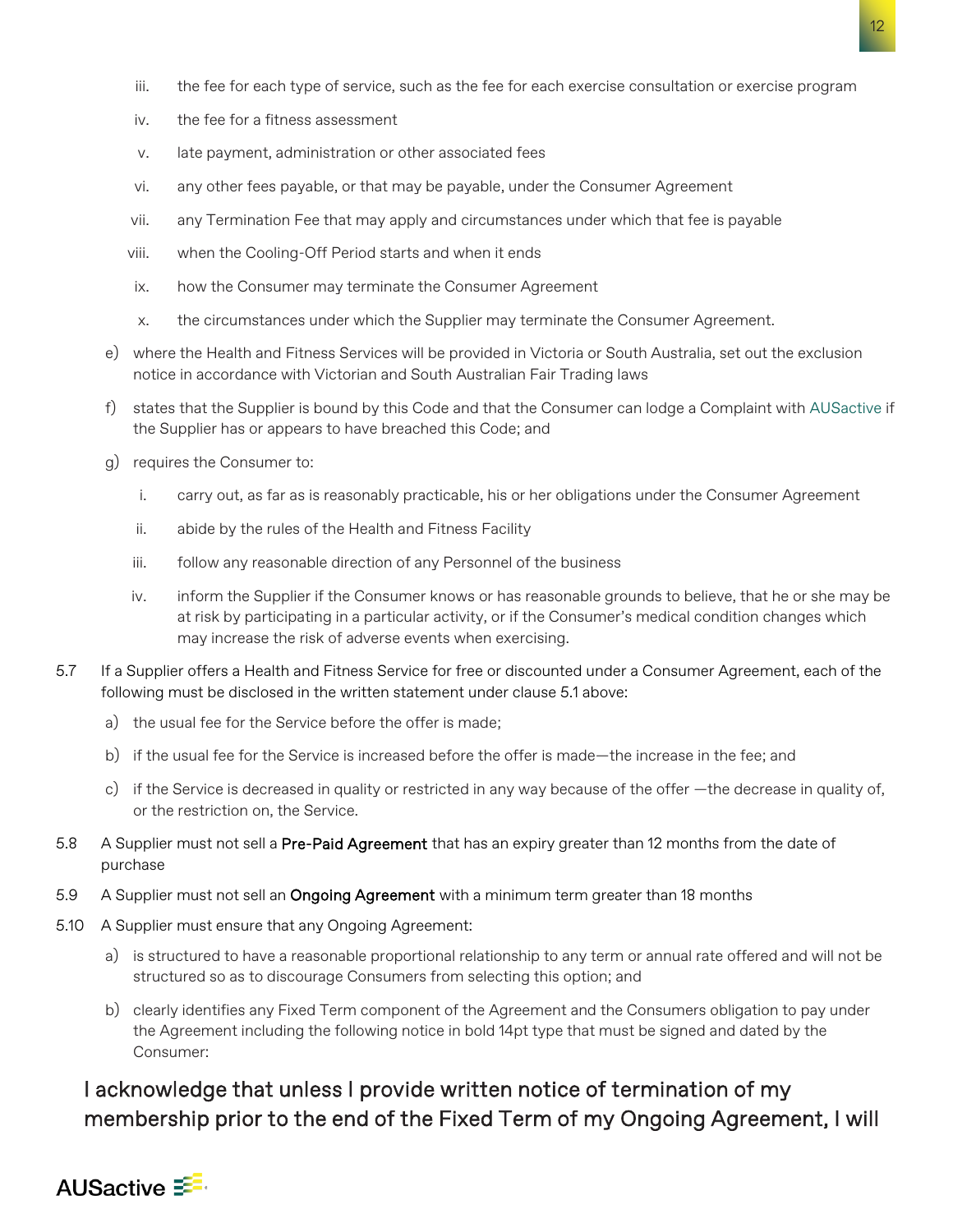still be liable for my membership fees until 14 days after I provide written notice of termination to the Health and Fitness Facility. I understand the Health and Fitness facility must respond to its receipt of a written notice within seven days.

If your agreement is for a Fixed Term, it automatically terminates at the expiry of the term and so a new agreement will be required if you require services after that time. If your agreement is ongoing, it is an agreement that will continue after the initial term until either you or we terminate it in the way described in the agreement

If an automatic direct debit arrangement is in place, fees will continue to be debited from your credit card or account until you or the business cancel the arrangement by notifying your bank or credit provider. If you terminate the agreement or stop the automatic debit arrangement in a manner not described in the agreement, then you may be liable for damages for breach of contract.

- 5.11 Where a Supplier has not commenced providing the agreed Services, but wants to accept pre-paid fees, the Supplier must:
	- a) place all pre-paid fees into a solicitor's trust account which must not be accessed by the Supplier until:
		- i. the Health and Fitness Facility is open
		- ii. the Consumer has used the Service; and
		- iii. the Consumer has determined within 48 hours of first using the Services whether to terminate the Agreement; and
	- b) not sell any agreements that are for a period more than three months before commencement of providing the agreed Services.
- 5.12 A Supplier must not offer to renew a Consumer Agreement:
	- a) in the case of a 12 month agreement, until the current Agreement has less than four months before it is due to expire
	- b) in any other case, where the total Pre-Paid Agreement would, at any time, exceed 15 months.
- 5.13 When a Supplier uses a third-party payment system, the details of the third party must be clearly outlined within the Consumer Agreement
- 5.14 The Cooling-Off Period, for a Consumer entering into a Consumer Agreement with a Supplier, starts:
	- a) when the Consumer enters into the Consumer Agreement before the business opens:
		- i. if the business opens on the proposed opening day; or
		- ii. if the business opens on a new opening day and the business has not opened at the time the Supplier notifies the Consumer of the new opening day; or
		- iii. if the business opens on a new opening day and the business has already opened at the time the Supplier notifies the Consumer of the new opening day (on the day the Consumer receives notice that the business has opened).

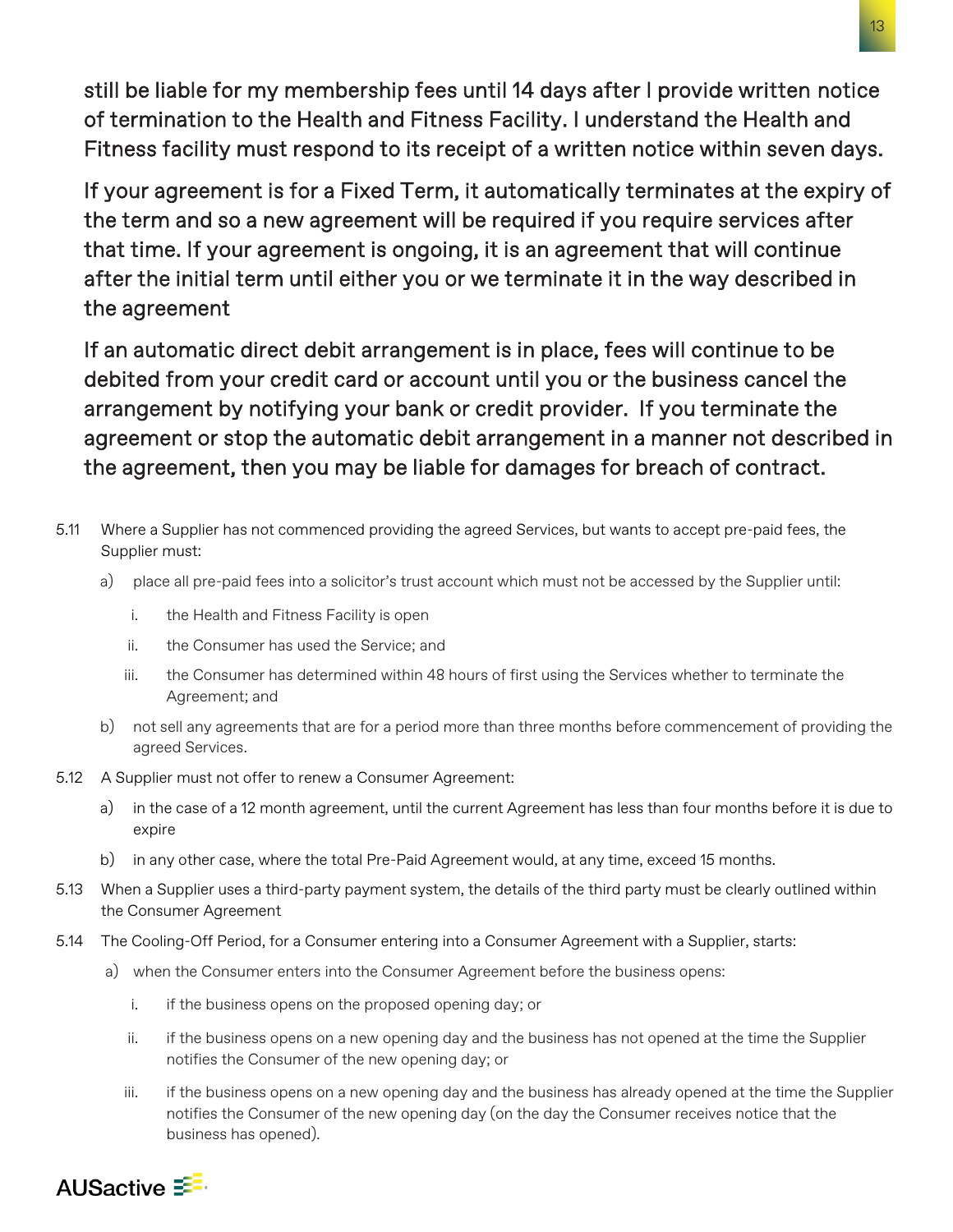- b) where the Consumer enters into the Consumer Agreement with the Supplier after the business opens (on the day the Consumer enters into the agreement with the Supplier)
- 5.15 The Cooling-Off Period ends 48 hours after the Cooling-Off Period starts (or a period as stated in the applicable Fitness Code in the state in which the Supplier operates, for example, in Western Australia the Cooling-Off Period is 7 days)
- 5.16 If a Supplier makes changes to:
	- a. the fees outlined in the Consumer Agreement they must provide the Consumer at least 60 days' notice in writing, and if the Consumer is adversely affected by the change, the Consumer may terminate the Agreement without penalty in accordance with clause 5; and
	- b. any other changes to the Consumer Agreement except for fees, the Supplier must provide the Consumer at least 30 days' notice in writing, and if the Consumer is adversely affected by the change, the Consumer may terminate the Agreement without payment of a Termination Fee, in accordance with clause 5.7.
- 5.17 Where a Consumer is unable, by reason of temporary physical incapacity, verifiable by a medical certificate, to avail himself or herself of the Services provided under his or her Consumer Agreement, that Consumer is entitled to defer the balance of the period of the Consumer Agreement to a maximum of 3 months total in any 12-month period unless a further period is agreed in writing with the Supplier
- 5.18 The Supplier may charge a reasonable Administration Fee each time a Consumer requests a deferral in accordance with their entitlement under clause 5.17.

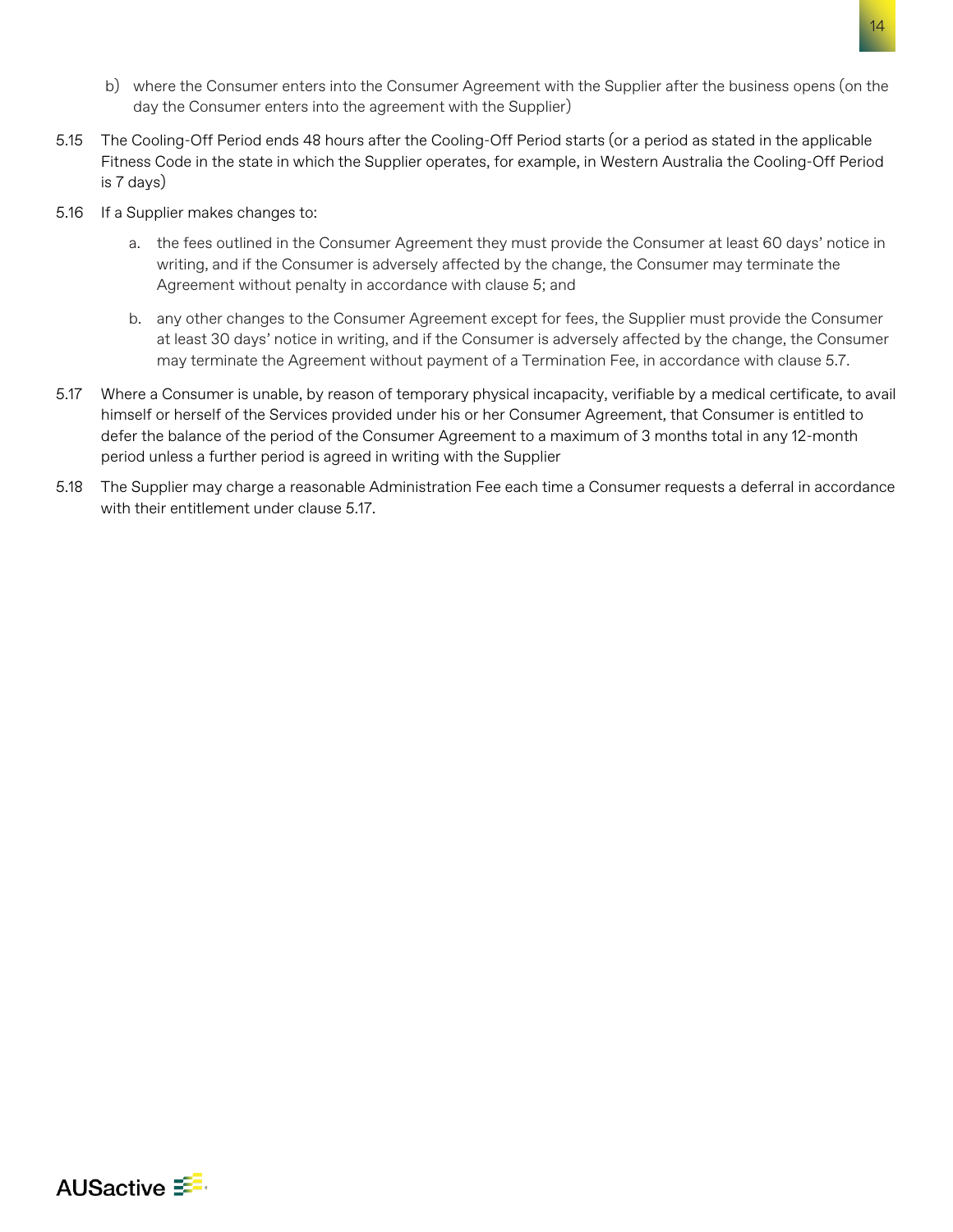### <span id="page-14-0"></span>6. Terminating a Consumer Agreement

- 6.1 A Consumer may terminate a Consumer Agreement with a Supplier during the Cooling-Off Period.
- 6.2 The Consumer terminates the agreement by giving the Supplier written notice of the termination, including evidence of membership, by:
	- a) delivering the notice to the Supplier's registered or business address or email
	- b) posting the notice to the Supplier's registered or business address by mail or email.
- 6.3 The Supplier must refund to the Consumer the fees paid by the Consumer to the Supplier less:
	- a) any reasonable cost of any Service provided or outstanding fees for the supply of the Services to the Consumer provided that those fees were disclosed to the Consumer in writing before entering into the Consumer Agreement; and
	- b) a reasonable Administration Fee for terminating the Agreement during the Cooling-Off Period.
- 6.4 The Supplier must pay the refund to the Consumer within 14 days after receiving notice of termination of the Consumer Agreement.
- 6.5 A Consumer may terminate a Consumer Agreement with a Supplier if the Consumer cannot use the Services supplied under the Agreement because of the Consumer's permanent sickness or physical incapacity.
- 6.6 The Consumer terminates the Agreement by giving the Supplier:
	- a) written notice of the termination; and
	- b) a medical certificate stating that the consumer cannot use the Services because of the Consumer's permanent sickness or physical incapacity.
- 6.7 The Supplier must refund the Consumer a proportion of the fees paid by the Consumer to the Supplier representing the unused part of the Agreement less:
	- a) any outstanding fees for the supply of the Services by the Supplier; and
	- b) a reasonable Administration Fee for the termination of the Agreement.
- 6.8 However, the Supplier may deduct the unpaid fee from the refund only if the Supplier has disclosed the fee to the Consumer in the written statement given to the Consumer before the Consumer entered into the Agreement.
- 6.9 The Supplier must pay the refund to the Consumer within 14 days after the Consumer terminates the Agreement.
- 6.10 A Consumer may terminate a Consumer Agreement with a Supplier for reasons other than those referred to in clauses 6.1 and 6.6.
- 6.11 The maximum Termination Fee the Supplier can charge the Consumer is the Termination Fee stated in the Agreement.
- 6.12 The Supplier must make every reasonable effort to respond quickly and fairly to the Consumer's termination of the Agreement.
- 6.13 A Consumer may be entitled to a refund if a Supplier is in breach of any obligations under the Consumer Agreement or this Code and does not remedy that breach within a reasonable time after a written request has been received. The refund includes the unused fees paid by the Supplier less any outstanding fees for the Services supplied by the Supplier.
- 6.14 A Supplier or Consumer may terminate an agreement if there is a failure or delay with providing the Services for more than 30 days after the Supplier and Consumer entered into an agreement.